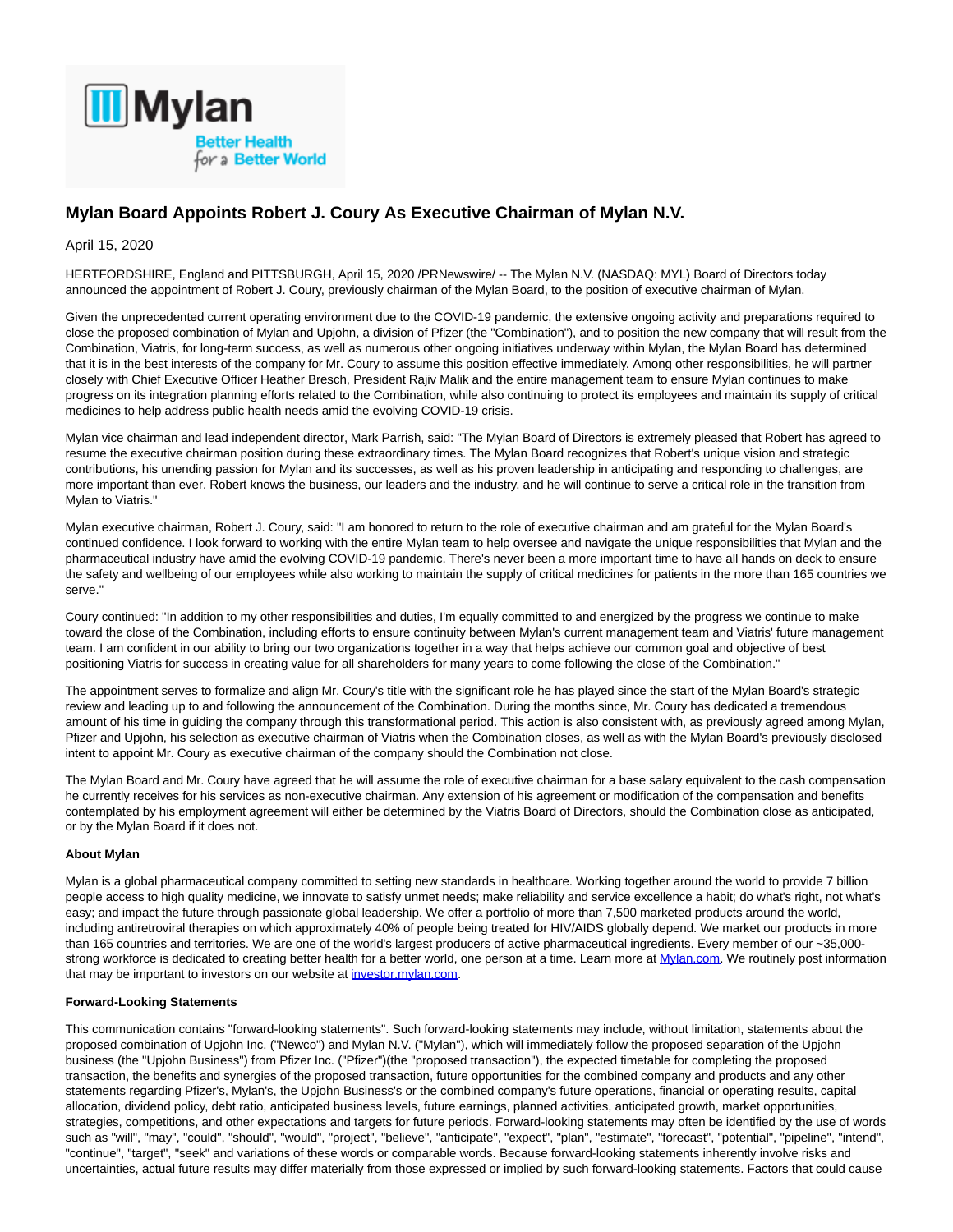or contribute to such differences include, but are not limited to: ongoing challenges and uncertainties posed by the Covid-19 pandemic for businesses and governments around the world; the parties' ability to meet expectations regarding the timing, completion and accounting and tax treatments of the proposed transaction; changes in relevant tax and other laws; the parties' ability to consummate the proposed transaction; the conditions to the completion of the proposed transaction, including receipt of approval of Mylan's shareholders, not being satisfied or waived on the anticipated timeframe or at all; the regulatory approvals required for the proposed transaction not being obtained on the terms expected or on the anticipated schedule or at all; inherent uncertainties involved in the estimates and judgments used in the preparation of financial statements and the providing of estimates of financial measures, in accordance with accounting principles generally accepted in the United States of America and related standards or on an adjusted basis; the integration of Mylan and Newco being more difficult, time consuming or costly than expected; Mylan's, the Upjohn Business's and the combined company's failure to achieve expected or targeted future financial and operating performance and results; the possibility that the combined company may be unable to achieve expected benefits, synergies and operating efficiencies in connection with the proposed transaction within the expected time frames or at all or to successfully integrate Mylan and Newco; customer loss and business disruption being greater than expected following the proposed transaction; the retention of key employees being more difficult following the proposed transaction; Mylan's, the Upjohn Business's or the combined company's liquidity, capital resources and ability to obtain financing; any regulatory, legal or other impediments to Mylan's, the Upjohn Business's or the combined company's ability to bring new products to market, including but not limited to where Mylan, the Upjohn Business or the combined company uses its business judgment and decides to manufacture, market and/or sell products, directly or through third parties, notwithstanding the fact that allegations of patent infringement(s) have not been finally resolved by the courts (i.e., an "at-risk launch"); success of clinical trials and Mylan's, the Upjohn Business's or the combined company's ability to execute on new product opportunities; any changes in or difficulties with Mylan's, the Upjohn Business's or the combined company's manufacturing facilities, including with respect to remediation and restructuring activities, supply chain or inventory or the ability to meet anticipated demand; the scope, timing and outcome of any ongoing legal proceedings, including government investigations, and the impact of any such proceedings on Mylan's, the Upjohn Business's or the combined company's consolidated financial condition, results of operations and/or cash flows; Mylan's, the Upjohn Business's and the combined company's ability to protect their respective intellectual property and preserve their respective intellectual property rights; the effect of any changes in customer and supplier relationships and customer purchasing patterns; the ability to attract and retain key personnel; changes in third-party relationships; actions and decisions of healthcare and pharmaceutical regulators; the impacts of competition; changes in the economic and financial conditions of the Upjohn Business or the business of Mylan or the combined company; the impact of outbreaks, epidemics or pandemics, such as the coronavirus pandemic; uncertainties regarding future demand, pricing and reimbursement for Mylan's, the Upjohn Business's or the combined company's products; and uncertainties and matters beyond the control of management and other factors described under "Risk Factors" in each of Pfizer's and Mylan's Annual Reports on Form 10-K, Quarterly Reports on Form 10-Q and other filings with the Securities and Exchange Commission ("SEC").

These risks, as well as other risks associated with Mylan, the Upjohn Business, the combined company and the proposed transaction are also more fully discussed in the Registration Statement on Form S-4, as amended, which includes a proxy statement/prospectus (as amended, the "Form S-4"), which was filed by Newco with the SEC on October 25, 2019 and declared effective by the SEC on February 13, 2020, the Registration Statement on Form 10, as amended, which includes an information statement (as amended, the "Form 10"), which has been filed by Newco with the SEC on January 21, 2020 and amended on February 6, 2020 and subsequently withdrawn on March 11, 2020, and is expected to be refiled prior to its effectiveness, a definitive proxy statement, which was filed by Mylan with the SEC on February 13, 2020 (the "Proxy Statement"), and the prospectus, which was filed by Newco with the SEC on February 13, 2020 (the "Prospectus"). You can access Pfizer's, Mylan's and Newco's filings with the SEC through the SEC website at [www.sec.gov o](http://www.sec.gov/)r through Pfizer's or Mylan's website, as applicable, and Pfizer and Mylan strongly encourage you to do so. Except as required by applicable law, Pfizer, Mylan and Newco undertake no obligation to update any statements herein for revisions or changes after this communication is made.

### **Additional Information and Where to Find It**

This communication shall not constitute an offer to sell or the solicitation of an offer to sell or the solicitation of an offer to buy any securities, nor shall there be any sale of securities in any jurisdiction in which such offer, solicitation or sale would be unlawful prior to registration or qualification under the securities laws of any such jurisdiction. No offer of securities shall be made except by means of a prospectus meeting the requirements of Section 10 of the Securities Act of 1933, as amended. In connection with the proposed transaction, Newco and Mylan have filed certain materials with the SEC, including, among other materials, the Form S-4, Form 10 and Prospectus filed by Newco and the Proxy Statement filed by Mylan. The Form S-4 was declared effective on February 13, 2020 and the Proxy Statement and the Prospectus were first mailed to shareholders of Mylan on or about February 14, 2020 to seek approval of the proposed transaction. The Form 10 has not yet become effective. After the Form 10 is effective, a definitive information statement will be made available to the Pfizer stockholders relating to the proposed transaction. Newco and Mylan intend to file additional relevant materials with the SEC in connection with the proposed transaction. INVESTORS AND SECURITY HOLDERS ARE URGED TO READ DOCUMENTS FILED WITH THE SEC CAREFULLY AND IN THEIR ENTIRETY BECAUSE THEY WILL CONTAIN IMPORTANT INFORMATION ABOUT MYLAN, NEWCO AND THE PROPOSED TRANSACTION. The documents relating to the proposed transaction (when they are available) can be obtained free of charge from the SEC's website a[t www.sec.gov.](http://www.sec.gov/) These documents (when they are available) can also be obtained free of charge from Mylan, upon written request to Mylan or by contacting Mylan at (724) 514-1813 or investor. relations@mylan.com or from Pfizer on Pfizer's internet website a[t https://investors.Pfizer.com/financials/sec-filings/default.aspx o](https://investors.pfizer.com/financials/sec-filings/default.aspx)r by contacting Pfizer's Investor Relations Department at (212) 733-2323, as applicable.

#### **Participants in the Solicitation**

This communication is not a solicitation of a proxy from any investor or security holder. However, Pfizer, Mylan, Newco and certain of their respective directors and executive officers may be deemed to be participants in the solicitation of proxies in connection with the proposed transaction under the rules of the SEC. Information about the directors and executive officers of Pfizer may be found in its Annual Report on Form 10-K filed with the SEC on February 27, 2020 and its definitive proxy statement relating to its 2020 Annual Meeting filed with the SEC on March 13, 2020. Information about the directors and executive officers of Mylan may be found in its Annual Report on Form 10-K filed with the SEC on February 28, 2020, and its definitive proxy statement relating to its 2019 Annual Meeting filed with the SEC on May 24, 2019. Additional information regarding the interests of these participants can also be found in the Form S-4, the Proxy Statement and the Prospectus. These documents can be obtained free of charge from the sources indicated above.